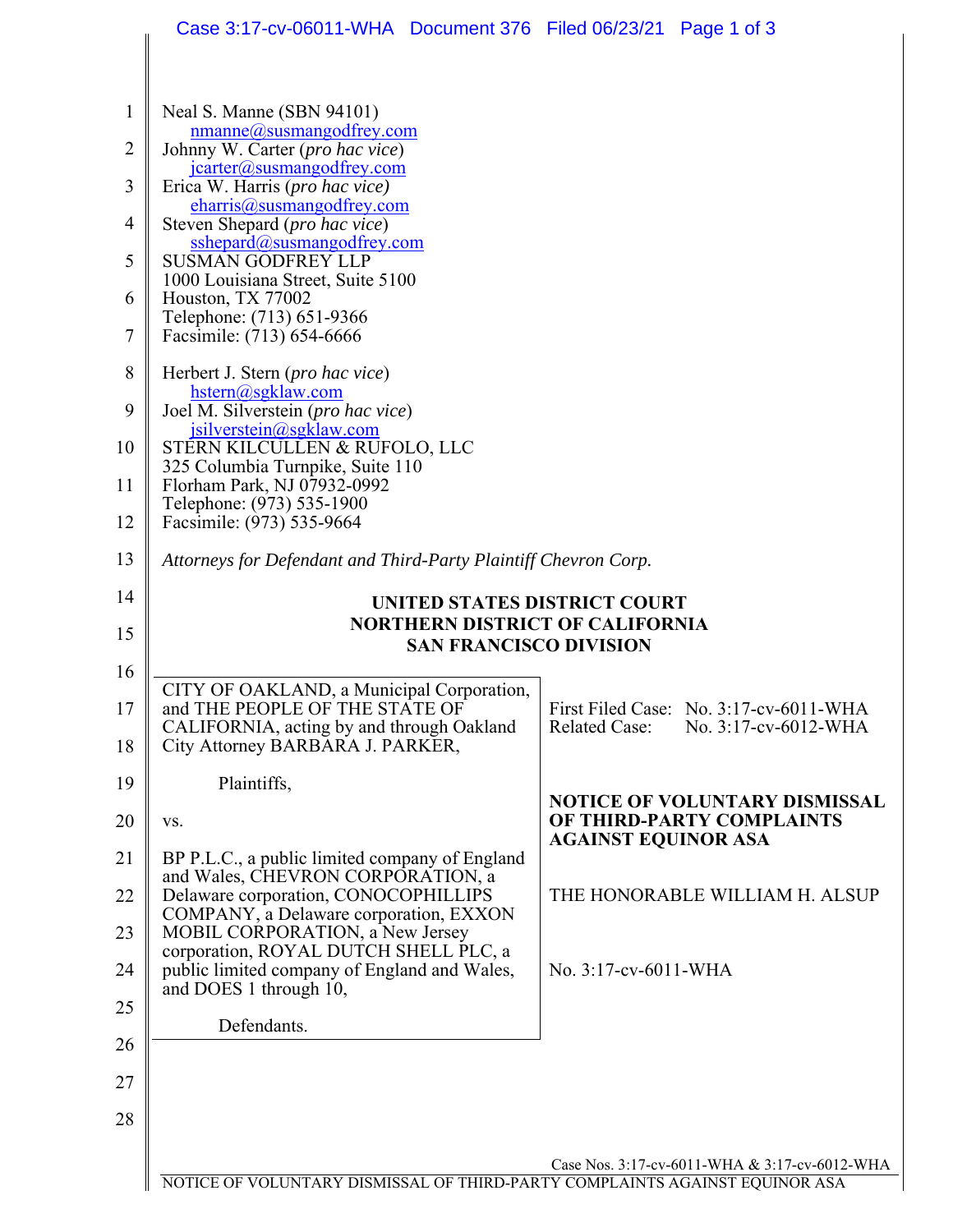|                          | Case 3:17-cv-06011-WHA Document 376 Filed 06/23/21 Page 2 of 3                                  |                                               |
|--------------------------|-------------------------------------------------------------------------------------------------|-----------------------------------------------|
|                          |                                                                                                 |                                               |
| $\mathbf{1}$             |                                                                                                 |                                               |
| $\overline{c}$           | CHEVRON CORP.,                                                                                  |                                               |
| 3                        | Third-Party Plaintiff,                                                                          |                                               |
| $\overline{\mathcal{A}}$ | VS.                                                                                             |                                               |
| 5                        | STATOIL ASA,                                                                                    |                                               |
| 6                        | Third-Party Defendant.                                                                          |                                               |
| $\overline{7}$           |                                                                                                 |                                               |
| 8<br>9                   | CITY AND COUNTY OF SAN<br>FRANCISCO, a Municipal Corporation, and<br>THE PEOPLE OF THE STATE OF |                                               |
| 10                       | CALIFORNIA, acting by and through the San<br>Francisco City Attorney DENNIS J.<br>HERRERA,      |                                               |
| 11                       | Plaintiffs,                                                                                     |                                               |
| 12                       | VS.                                                                                             |                                               |
| 13                       | BP P.L.C., a public limited company of England<br>and Wales, Chevron Corporation, a Delaware    |                                               |
| 14                       | corporation, CONOCOPHILLIPS COMPANY,<br>a Delaware corporation, EXXON MOBIL                     | No. 3:17-cv-6012-WHA                          |
| 15                       | CORPORATION, a New Jersey corporation,<br>ROYAL DUTCH SHELL PLC, a public limited               |                                               |
| 16                       | company of England and Wales, and DOES 1<br>through 10,                                         |                                               |
| 17<br>18                 | Defendants.                                                                                     |                                               |
| 19                       | CHEVRON CORP.,                                                                                  |                                               |
| 20                       | Third-Party Plaintiff,                                                                          |                                               |
| 21                       | VS.                                                                                             |                                               |
| 22                       | STATOIL ASA,                                                                                    |                                               |
| 23                       | Third-Party Defendant.                                                                          |                                               |
| 24                       |                                                                                                 |                                               |
| 25                       |                                                                                                 |                                               |
| 26                       |                                                                                                 |                                               |
| 27                       |                                                                                                 |                                               |
| 28                       |                                                                                                 |                                               |
|                          | 2                                                                                               | Case Nos. 3:17-cv-6011-WHA & 3:17-cv-6012-WHA |
|                          | NOTICE OF VOLUNTARY DISMISSAL OF THIRD-PARTY COMPLAINTS AGAINST EQUINOR ASA                     |                                               |